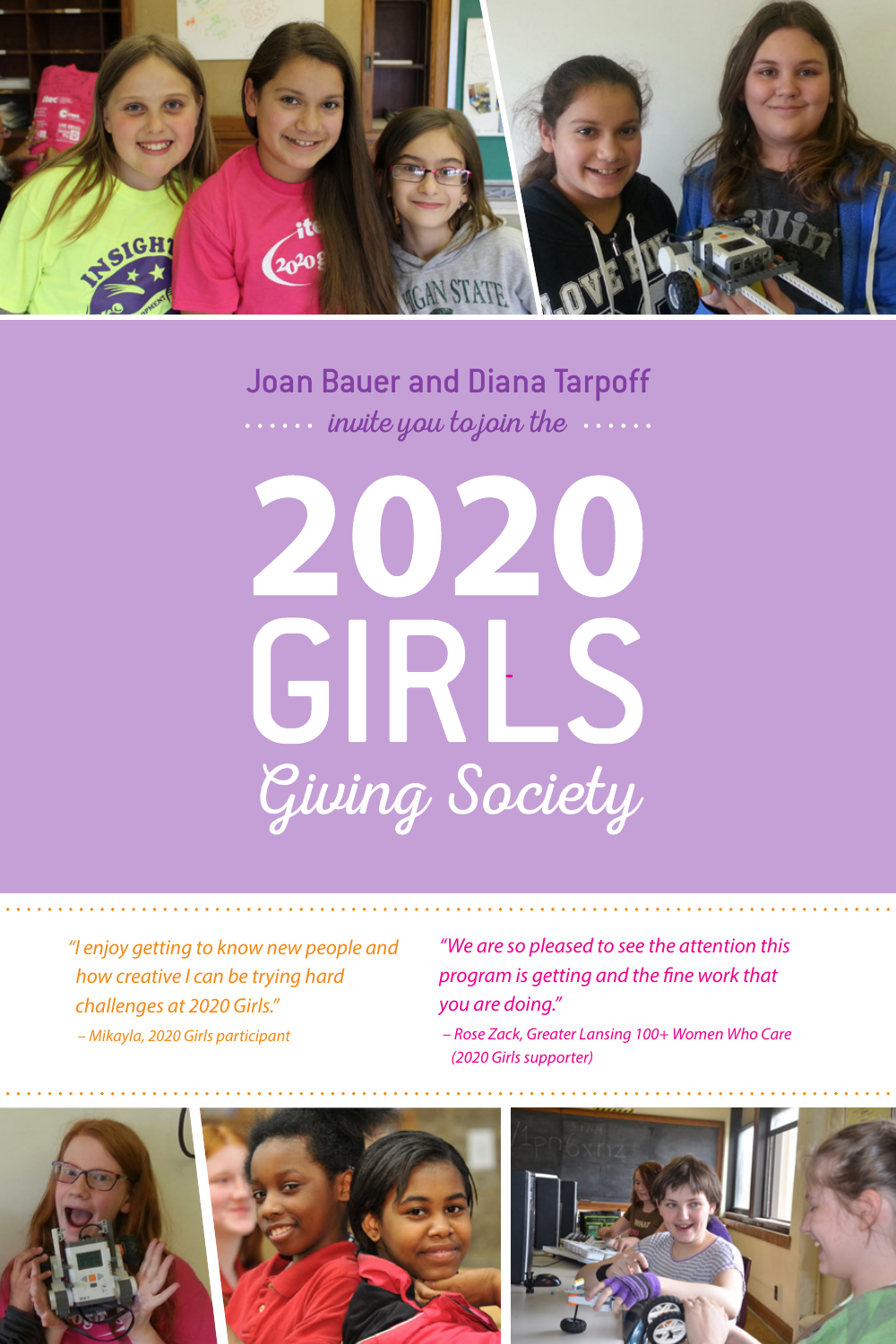2020 Girls Giving Society

The 2020 Girls Giving Society was created by a group of local women leaders to provide funding to sustain and grow 2020 Girls STEM Clubs in the Lansing area. Members of the Society are committed to the academic and career success of girls and young women in our community.

Every girl needs someone who believes in them, someone who cares about their success. By supporting 2020 Girls we are changing lives.

#### JOIN US TODAY!

### \$1,000 Annually, COBOL Sustaining Member

Admiral Grace Hopper was one of the first female programmers, the first woman to graduate from Yale with a Ph.D in mathematics and the first woman to reach the rank of Admiral in the U.S. Navy. Admiral Hopper developed COBOL (Common Business-Oriented Language), and was credited with popularizing the term "bug" and "debugging" – reportedly when she had to remove a moth from the inside of a computer.

#### \$500 Annually, ENIAC Member

ENIAC was the world's first general-purpose computer. Six brilliant women programmed the first digital computer for the US Army. But they never received credit for their work.

## \$250 Annually, BASIC Member

BASIC, a simple high-level computer programming language that uses familiar English words, designed for beginners and formerly used widely.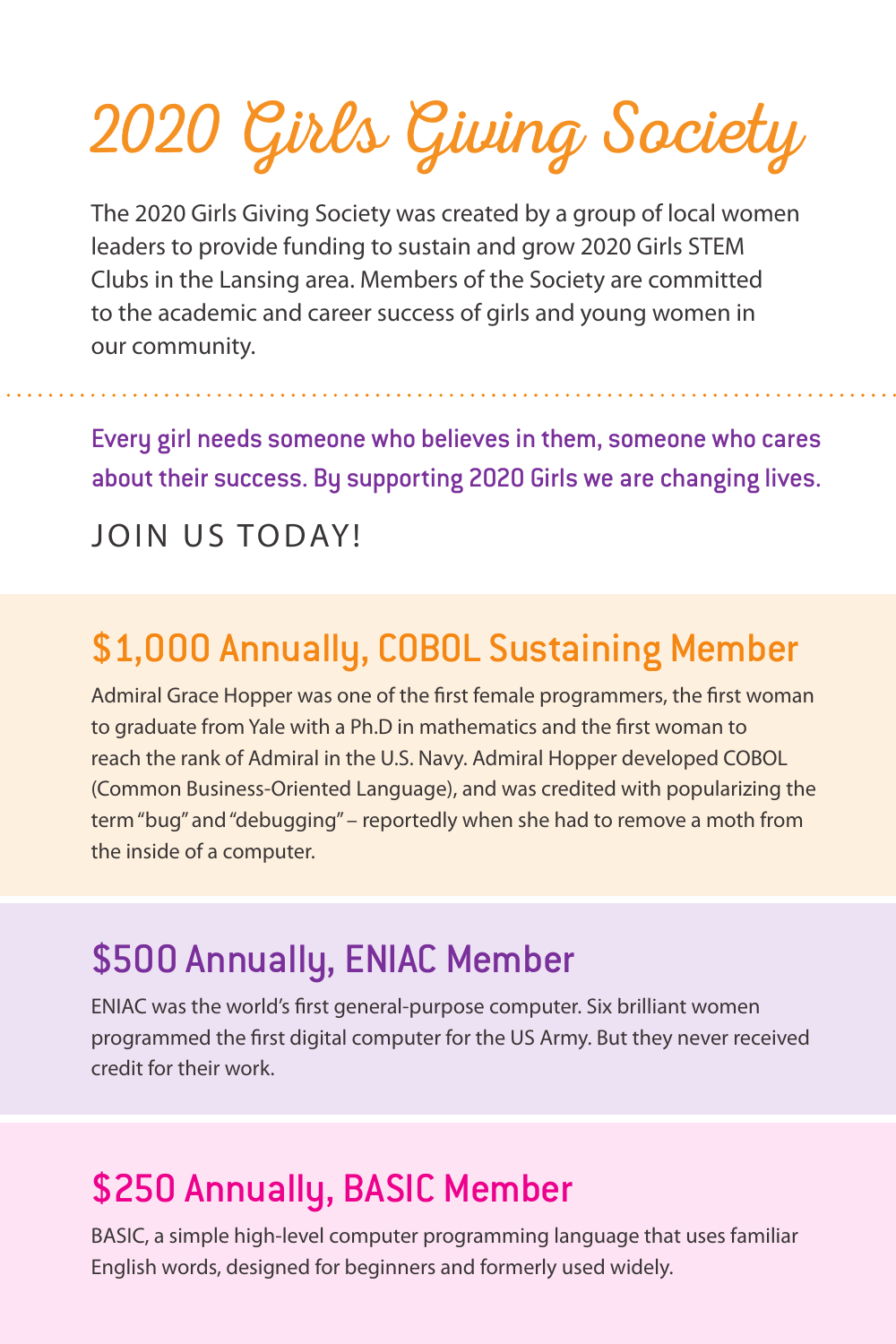# 2020 GIRLS

**Inspiring girls to pursue studies and careers in science, technology, engineering and math (STEM) is critical to the Lansing area. 2020 Girls Clubs prepare middle school girls (ages 9–13) for success in the year 2020 and beyond.** 2020 Girls is a partnership between the Information Technology Empowerment Center (ITEC) and the Capital Area United Way Women's Leadership Council. Local women leaders have supported 2020 Girls through the Greater Lansing 100+ Women Who Care and local Zonta clubs.

Participation in 2020 Girls helps girls develop concrete skills that serve them well in school and future careers. Courses in robotics, game design, and programming require students to learn new concepts, hone existing skills, and put their theoretical knowledge into immediate practice. Relevant skills include computation, spatial reasoning, computer programming, functions/graphing, math and science literacy, and artistry. All of these skills contribute to academic success, and as today's professional landscape evolves, employers are coming to value them more than ever.

2020 Girls improves girls' self-confidence by introducing them to supportive female instructors and mentors. Women who work in STEM careers provide ideal role models for young women assessing what role technology might play in their future and in their careers.

For more information about 2020 Girls visit www.iteclansing.org/2020girls.